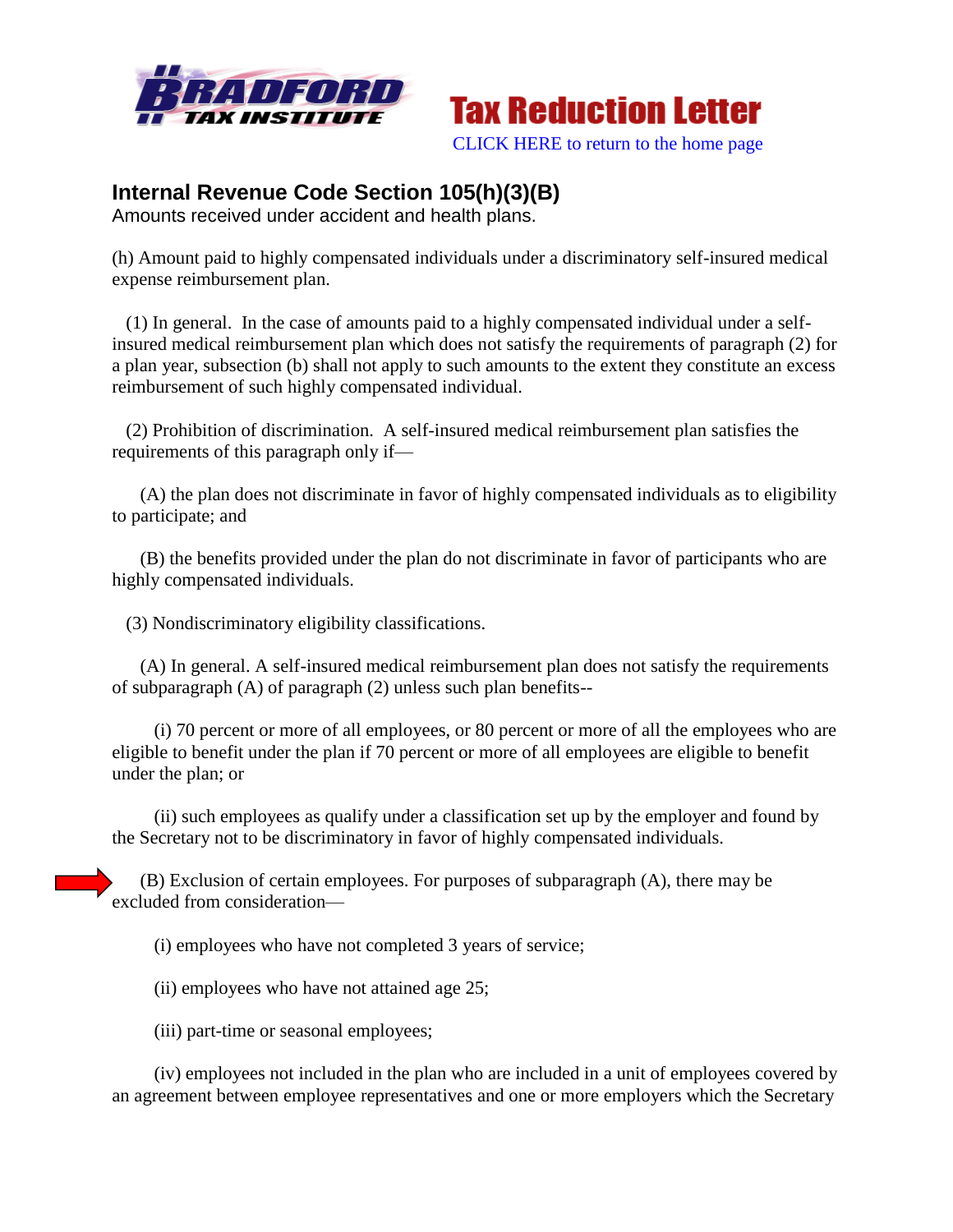finds to be a collective bargaining agreement, if accident and health benefits were the subject of good faith bargaining between such employee representatives and such employer or employers; and

 (v) employees who are nonresident aliens and who receive no earned income (within the meaning of section  $911(d)(2)$  from the employer which constitutes income from sources within the United States (within the meaning of section  $861(a)(3)$ ).

 (4) Nondiscriminatory benefits. A self-insured medical reimbursement plan does not meet the requirements of subparagraph (B) of paragraph (2) unless all benefits provided for participants who are highly compensated individuals are provided for all other participants.

 (5) Highly compensated individual defined. For purposes of this subsection, the term "highly compensated individual" means an individual who is—

(A) one of the 5 highest paid officers,

 (B) a shareholder who owns (with the application of section 318) more than 10 percent in value of the stock of the employer, or

 (C) among the highest paid 25 percent of all employees (other than employees described in paragraph (3)(B) who are not participants).

 (6) Self-insured medical reimbursement plan. The term "self-insured medical reimbursement plan" means a plan of an employer to reimburse employees for expenses referred to in subsection (b) for which reimbursement is not provided under a policy of accident and health insurance.

 (7) Excess reimbursement of highly compensated individual. For purposes of this section, the excess reimbursement of a highly compensated individual which is attributable to a self-insured medical reimbursement plan is—

 (A) in the case of a benefit available to highly compensated individuals but not to all other participants (or which otherwise fails to satisfy the requirements of paragraph  $(2)(B)$ ), the amount reimbursed under the plan to the employee with respect to such benefit, and

 (B) in the case of benefits (other than benefits described in subparagraph (A) paid to a highly compensated individual by a plan which fails to satisfy the requirements of paragraph (2), the total amount reimbursed to the highly compensated individual for the plan year multiplied by a fraction—

 (i) the numerator of which is the total amount reimbursed to all participants who are highly compensated individuals under the plan for the plan year, and

 (ii) the denominator of which is the total amount reimbursed to all employees under the plan for such plan year.

 In determining the fraction under subparagraph (B), there shall not be taken into account any reimbursement which is attributable to a benefit described in subparagraph (A).